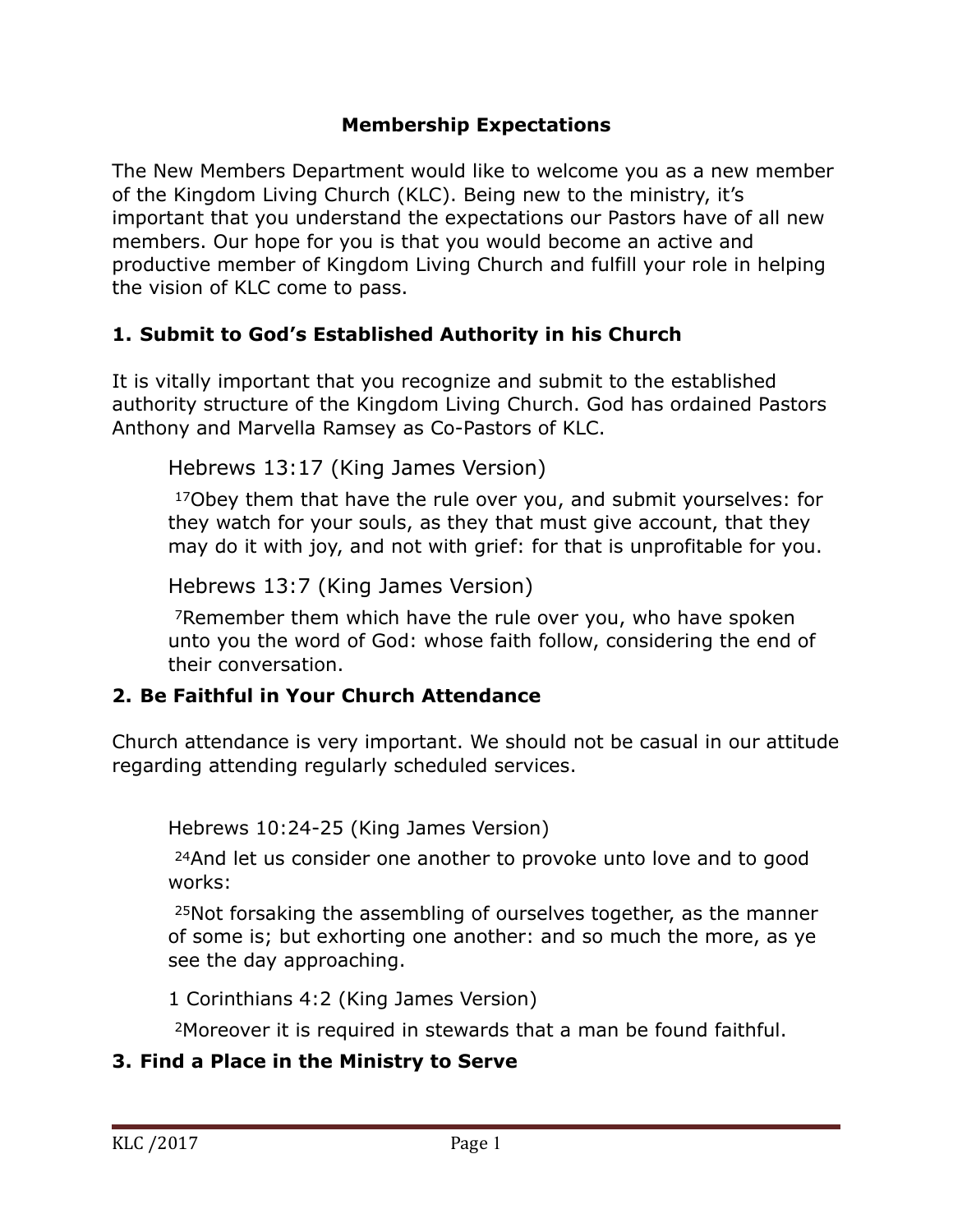We believe God has given every person gifts, talent and abilities. As a new member, we want to encourage you to put your abilities to work at KLC. There's something for everyone to do. You have a role in bringing the vision to pass.

Habakkuk 2:2-3 (King James Version)

2And the LORD answered me, and said, write the vision, and make it plain upon tables, that he may run that readeth it.

3For the vision is yet for an appointed time, but at the end it shall speak, and not lie: though it tarry, wait for it; because it will surely come, it will not tarry.

1 Chronicles 22:15 (King James Version)

15Moreover there are workmen with thee in abundance, hewers and workers of stone and timber, and all manner of cunning men for every manner of work.

1 Corinthians 15:58 (King James Version)

58Therefore, my beloved brethren, be ye stedfast, unmoveable, always abounding in the work of the Lord, forasmuch as ye know that your labour is not in vain in the Lord.

## **4. Attend All Prayer Services**

At KLC we believe everything is preceded by prayer. All members are asked to attend prayer services faithfully.

Philippians 4:6 (King James Version)

6Be careful for nothing; but in everything by prayer and supplication with thanksgiving let your requests be made known unto God.

James 5:16 (King James Version)

16Confess your faults one to another, and pray one for another, that ye may be healed. The effectual fervent prayer of a righteous man availeth much.

1 Thessalonians 5:17 (King James Version)

17Pray without ceasing

# **CONCLUSION:**